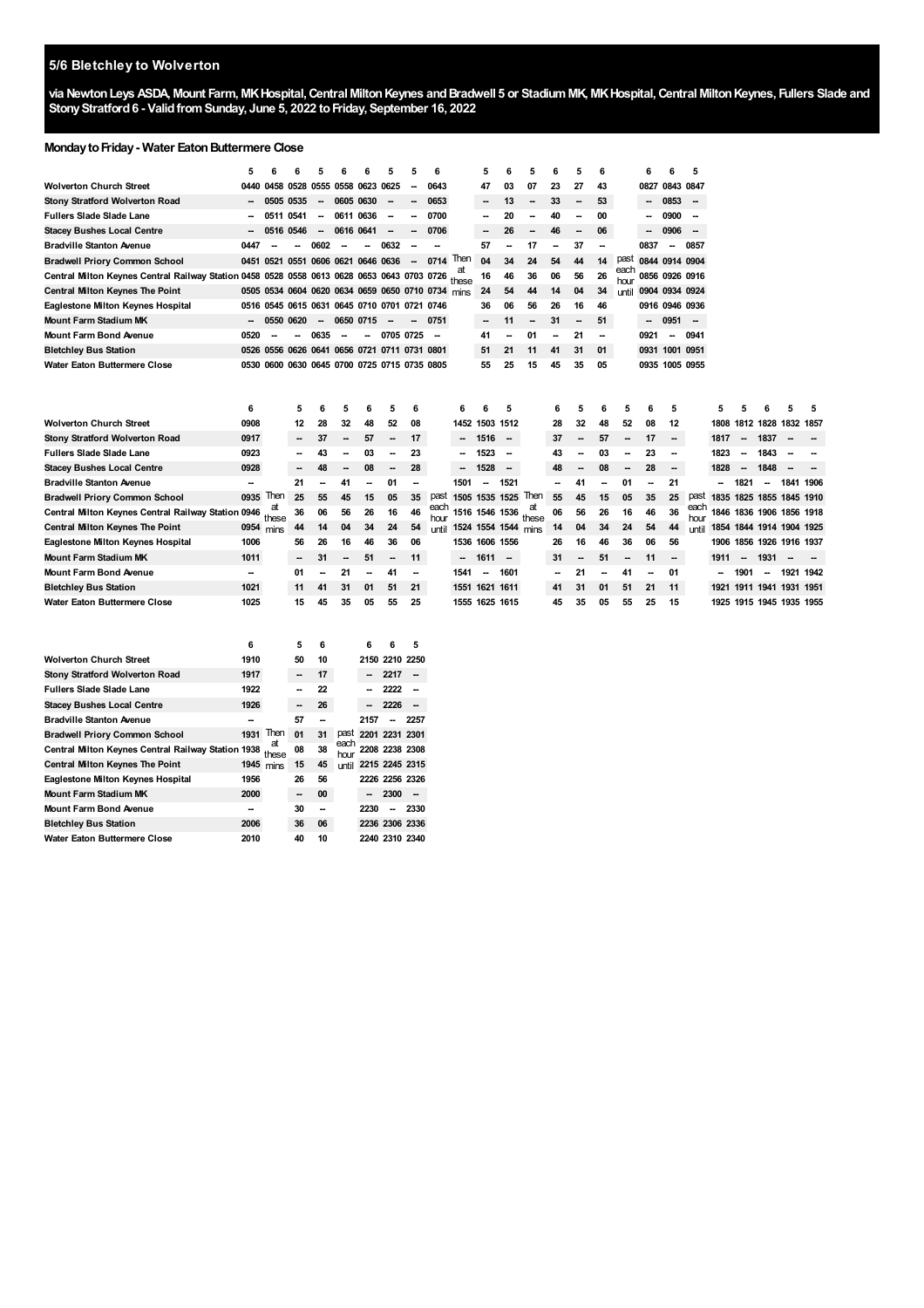## **MondaytoFriday- WolvertonChurchStreet**

|                                                    | 6         | 5                        | 6         | 6                        | 5                        | 6                                  | 5                                        |         | 6            | 5         | 6                        | 5                        | 6                        | 5       |                          | 5                        | 5                        | 6                        |                          |                          |                          |                          |                              |                                                                                 |          |
|----------------------------------------------------|-----------|--------------------------|-----------|--------------------------|--------------------------|------------------------------------|------------------------------------------|---------|--------------|-----------|--------------------------|--------------------------|--------------------------|---------|--------------------------|--------------------------|--------------------------|--------------------------|--------------------------|--------------------------|--------------------------|--------------------------|------------------------------|---------------------------------------------------------------------------------|----------|
| Water Eaton Buttermere Close                       |           |                          |           |                          |                          | 0446 0531 0601 0631 0646 0701 0716 |                                          |         | 26           | 36        | 46                       | 56                       | 06                       | 16      |                          |                          | 1406 1416 1426           |                          |                          |                          |                          |                          |                              |                                                                                 |          |
| Bletchley Sir Herbert Leon School                  |           |                          |           |                          |                          | 0449 0534 0605 0635 0650 0705 0720 |                                          |         | 30           | 40        | 50                       | 00                       | 10                       | 20      |                          |                          | 1410 1420 1430           |                          |                          |                          |                          |                          |                              |                                                                                 |          |
| Newton Leys Elba Gate                              | -         | 0537                     |           | -                        | 0653                     | $\overline{\phantom{a}}$           | 0723                                     |         | -            | 43        | --                       | 03                       | --                       | 23      |                          | $\overline{\phantom{a}}$ | 1423                     | $\sim$                   |                          |                          |                          |                          |                              |                                                                                 |          |
| Water Eaton The Plough                             |           |                          |           |                          |                          | 0502 0547 0618 0648 0703 0718 0733 |                                          |         | 43           | 53        | 03                       | 13                       | 23                       | 33      |                          |                          | 1423 1433 1443           |                          |                          |                          |                          |                          |                              |                                                                                 |          |
| <b>Bletchley Bus Station</b>                       |           | 0510 0555                | 0628      |                          |                          | 0658 0713 0728 0743                |                                          |         | 53           | 03        | 13                       | 23                       | 33                       | 43      |                          |                          | 1433 1443 1453           |                          |                          |                          |                          |                          |                              |                                                                                 |          |
| Mount Farm Bond Avenue                             | -         | 0600                     |           |                          | 0718                     | $\sim$                             | 0748                                     |         |              | 08        | --                       | 28                       | $\overline{\phantom{a}}$ | 48      |                          |                          | 1448                     | $\sim$                   |                          |                          |                          |                          |                              |                                                                                 |          |
| Mount Farm Stadium MK                              | 0515      | $\overline{\phantom{a}}$ | 0633 0703 |                          | $\sim$                   | 0733                               |                                          | Then    | 58           |           | 18                       | --                       | 38                       |         | past                     | 1438                     | $\overline{\phantom{a}}$ | 1458                     |                          |                          |                          |                          |                              |                                                                                 |          |
| Eaglestone Milton Keynes Hospital                  | 0521      | 0606                     |           |                          |                          | 0639 0709 0724 0739 0754           |                                          | at      | 04           | 14        | 24                       | 34                       | 44                       | 54      | each                     | 1444 1454 1504           |                          |                          |                          |                          |                          |                          |                              |                                                                                 |          |
| <b>Central Milton Keynes The Point</b>             |           |                          |           |                          |                          |                                    | 0532 0617 0652 0722 0737 0752 0807 these |         | 17           | 27        | 37                       | 47                       | 57                       | 07      | hour                     |                          | 1457 1507 1517           |                          |                          |                          |                          |                          |                              |                                                                                 |          |
| Central Milton Keynes Central Railway Station 0540 |           |                          |           |                          |                          | 0625 0705 0735 0750 0805 0820      |                                          | mıns    | 30           | 40        | 50                       | 00                       | 10                       | 20      | until                    |                          | 1510 1520 1530           |                          |                          |                          |                          |                          |                              |                                                                                 |          |
| <b>Bradwell Priory Common School</b>               |           |                          |           |                          |                          | 0546 0631 0711 0741 0756 0811 0826 |                                          |         | 36           | 46        | 56                       | 06                       | 16                       | 26      |                          |                          | 1516 1526 1536           |                          |                          |                          |                          |                          |                              |                                                                                 |          |
| Bradville Stanton Avenue                           | -         | 0635                     |           | -                        | 0800                     | $\sim$                             | 0830                                     |         | -            | 50        | --                       | 10                       | --                       | 30      |                          | $\overline{\phantom{a}}$ | 1530                     | $\overline{\phantom{a}}$ |                          |                          |                          |                          |                              |                                                                                 |          |
| Stacey Bushes Local Centre                         | 0551      | $\overline{\phantom{a}}$ | 0716 0746 |                          |                          | 0816                               |                                          |         | 41           | --        | 01                       | --                       | 21                       | --      |                          | 1521                     | $\overline{\phantom{a}}$ | 1541                     |                          |                          |                          |                          |                              |                                                                                 |          |
| Fullers Slade Slade Lane                           | 0556      | $\overline{\phantom{a}}$ | 0721      | 0751                     |                          | 0821                               | $\overline{\phantom{a}}$                 |         | 46           | --        | 06                       | --                       | 26                       | --      |                          | 1526                     | $\overline{\phantom{a}}$ | 1546                     |                          |                          |                          |                          |                              |                                                                                 |          |
| Stony Stratford Wolverton Road                     | 0602      | $\overline{\phantom{a}}$ | 0727 0757 |                          | $\overline{\phantom{a}}$ | 0827                               | $\overline{\phantom{a}}$                 |         | 52           | --        | 12                       | --                       | 32                       | --      |                          | 1532                     | $\sim$                   | 1552                     |                          |                          |                          |                          |                              |                                                                                 |          |
| Wolverton Church Street                            |           |                          |           |                          |                          | 0612 0645 0737 0807 0810 0837 0840 |                                          |         | 02           | 00        | 22                       | 20                       | 42                       | 40      |                          |                          | 1542 1540 1602           |                          |                          |                          |                          |                          |                              |                                                                                 |          |
| Water Eaton Buttermere Close                       | 5<br>1436 |                          | 6<br>46   | 5<br>56                  | 6<br>06                  | 5<br>16                            | 6<br>26                                  | 5<br>36 |              | 5<br>1626 | 5                        | 6                        | 5                        | 6       | 5                        | 6                        | 5                        | 6                        | 5                        | 6                        | 5                        | 6                        | 5                            | 6<br>1636 1646 1656 1706 1716 1726 1736 1746 1756 1806 1816 1826 1836 1846 1856 | 5        |
| Bletchley Sir Herbert Leon School                  | 1440      |                          | 50        | 00                       | 10                       | 20                                 | 30                                       | 40      |              | 1630      | 1640                     |                          |                          |         |                          |                          |                          |                          |                          |                          |                          |                          |                              | 1650 1700 1710 1720 1730 1740 1750 1800 1810 1820 1830 1840 1850 1900           |          |
| Newton Leys Elba Gate                              | 1443      |                          | -         | 03                       | $\overline{\phantom{a}}$ | 23                                 | -                                        | 43      |              | -         | 1643                     | $\overline{\phantom{a}}$ | 1703                     | $\sim$  | 1723                     | $\overline{\phantom{a}}$ | 1743                     | $\sim$                   | 1803                     | $\overline{\phantom{a}}$ | 1823                     | $\sim$                   | 1843                         | $\overline{\phantom{a}}$                                                        | 1903     |
| Water Eaton The Plough                             | 1453      |                          | 03        | 13                       | 23                       | 33                                 | 43                                       | 53      |              |           |                          |                          |                          |         |                          |                          |                          |                          |                          |                          |                          |                          |                              | 1643 1653 1703 1713 1723 1733 1743 1753 1803 1813 1823 1833 1843 1853 1903 1913 |          |
| <b>Bletchley Bus Station</b>                       | 1503      |                          | 13        | 23                       | 33                       | 43                                 | 53                                       | 03      |              |           |                          |                          |                          |         |                          |                          |                          |                          |                          |                          |                          |                          |                              | 1653 1703 1713 1723 1733 1743 1753 1803 1813 1823 1833 1843 1853 1903 1913 1923 |          |
| <b>Mount Farm Bond Avenue</b>                      | 1508      |                          |           | 28                       |                          | 48                                 | -                                        | 08      |              |           | 1708                     | $\overline{\phantom{a}}$ | 1728                     | $\sim$  | 1748                     | $\overline{\phantom{a}}$ | 1808                     | $\sim$                   | 1828                     | $\overline{\phantom{a}}$ | 1848                     | $\overline{\phantom{a}}$ | 1908                         |                                                                                 | 1928     |
| Mount Farm Stadium MK                              |           |                          | 18        | $\overline{\phantom{a}}$ | 38                       | $\overline{\phantom{a}}$           | 58                                       | -       |              | 1658      | -                        | 1718                     |                          | -- 1738 |                          | $- 1758$                 | -- 1818                  |                          |                          | $- 1838$                 | $\sim$                   | 1858                     | $\sim$                       | 1918                                                                            |          |
| Eaglestone Milton Keynes Hospital                  | 1514      | Then<br>at               | 24        | 34                       | 44                       | 54                                 | 04                                       | 14      | past<br>each |           |                          |                          |                          |         |                          |                          |                          |                          |                          |                          |                          |                          |                              | 1704 1714 1724 1734 1744 1754 1804 1814 1824 1834 1844 1854 1904 1914 1924 1934 |          |
| <b>Central Milton Keynes The Point</b>             |           | 1529 these               | 39        | 49                       | 59                       | 09                                 | 19                                       | 29      | hour         |           |                          |                          |                          |         |                          |                          |                          |                          |                          |                          |                          |                          |                              | 1719 1729 1739 1749 1759 1807 1817 1827 1837 1847 1857 1907 1917 1927 1937 1947 |          |
| Central Milton Keynes Central Railway Station 1542 |           | mıns                     | 52        | 02                       | 12                       | 22                                 | 32                                       | 42      | unti         |           |                          |                          |                          |         |                          |                          |                          |                          |                          |                          |                          |                          |                              | 1732 1742 1752 1802 1812 1820 1830 1840 1850 1900 1910 1920 1930 1940 1950 2000 |          |
| <b>Bradwell Priory Common School</b>               | 1549      |                          | 59        | 09                       | 19                       | 29                                 | 39                                       | 49      |              |           |                          |                          |                          |         |                          |                          |                          |                          |                          |                          |                          |                          |                              | 1739 1749 1759 1809 1819 1826 1836 1846 1856 1906 1916 1926 1936 1946 1956 2006 |          |
| <b>Bradville Stanton Avenue</b>                    | 1555      |                          |           | 15                       |                          | 35                                 | --                                       | 55      |              | --        | 1755                     | $\sim$                   | 1815                     | $\sim$  | 1830                     | $\sim$                   | 1850                     | $\sim$                   | 1910                     | $\overline{\phantom{a}}$ | 1930                     | $\overline{\phantom{a}}$ | 1950                         | $\overline{\phantom{a}}$                                                        | 2010     |
| <b>Stacey Bushes Local Centre</b>                  | --        |                          | 06        | -                        | 26                       | -                                  | 46                                       | --      |              | 1746      | $\overline{\phantom{a}}$ | 1806                     | $\overline{\phantom{a}}$ | 1826    | $\overline{\phantom{a}}$ | 1841                     | $\sim$                   | 1901                     | $\overline{\phantom{a}}$ | 1921                     | $\overline{\phantom{a}}$ | 1941                     | -                            | 2001                                                                            | <b>.</b> |
| Fullers Slade Slade Lane                           | -         |                          | 11        |                          | 31                       | $\overline{\phantom{a}}$           | 51                                       | --      |              | 1751      | -                        | 1811                     | $\overline{\phantom{a}}$ | 1831    | $\overline{\phantom{a}}$ | 1846                     | $\sim$                   | 1906                     | $\overline{\phantom{a}}$ | 1926                     | $\overline{\phantom{a}}$ | 1946                     | $\qquad \qquad \blacksquare$ | 2006                                                                            | -        |
| Stony Stratford Wolverton Road                     | -         |                          | 17        |                          | 37                       | -                                  | 57                                       | --      |              | 1757      | -                        | 1817                     | $\sim$                   | 1837    | $\sim$                   | 1852                     | $\sim$                   | 1912                     | $\overline{\phantom{a}}$ | 1932                     | $\overline{\phantom{a}}$ | 1952                     | -                            | 2012                                                                            |          |
| Wolverton Church Street                            | 1605      |                          | 27        | 25                       | 47                       | 45                                 | 07                                       | 05      |              |           |                          |                          |                          |         |                          |                          |                          |                          |                          |                          |                          |                          |                              | 1807 1805 1827 1825 1847 1840 1902 1900 1922 1920 1942 1940 2002 2000 2020 2020 |          |
|                                                    | 6         | 5                        | 6         | 5                        | 6                        | 5                                  | 6                                        |         | 5            | 6         |                          | 6                        | 6                        | 5       |                          |                          |                          |                          |                          |                          |                          |                          |                              |                                                                                 |          |
| Water Eaton Buttermere Close                       | 1906      | 1916                     |           |                          |                          | 1926 1936 1946 1956 2011           |                                          |         | 41           | 11        |                          |                          | 2241 2311 2341           |         |                          |                          |                          |                          |                          |                          |                          |                          |                              |                                                                                 |          |
| Bletchley Sir Herbert Leon School                  |           |                          |           |                          |                          | 1910 1920 1930 1940 1950 2000 2015 |                                          |         | 45           | 15        |                          |                          | 2245 2315 2345           |         |                          |                          |                          |                          |                          |                          |                          |                          |                              |                                                                                 |          |
| Newton Leys Elba Gate                              |           | 1923                     |           | 1943                     |                          | 2003                               | --                                       |         | 48           | -         |                          | 2248                     | $\sim$                   | 2348    |                          |                          |                          |                          |                          |                          |                          |                          |                              |                                                                                 |          |
| Water Eaton The Plough                             | 1923      |                          |           |                          |                          | 1933 1943 1953 2003 2013 2028      |                                          |         | 58           | 28        |                          |                          | 2258 2328 2358           |         |                          |                          |                          |                          |                          |                          |                          |                          |                              |                                                                                 |          |
| Bletchley Bus Station                              | 1933      | 1943                     | 1953      | 2003 2013                |                          | 2023 2035                          |                                          |         | 05           | 35        |                          |                          | 2305 2335 0004           |         |                          |                          |                          |                          |                          |                          |                          |                          |                              |                                                                                 |          |
| Mount Farm Bond Avenue                             |           | 1948                     |           | 2008                     |                          | 2028                               |                                          |         | 09           | --        |                          | 2309                     | --                       |         |                          |                          |                          |                          |                          |                          |                          |                          |                              |                                                                                 |          |
| $\sim$                                             |           |                          |           |                          |                          |                                    |                                          |         |              |           |                          |                          |                          |         |                          |                          |                          |                          |                          |                          |                          |                          |                              |                                                                                 |          |

| <b>Mount Farm Stadium MK</b>                                                          | 1938 | $\overline{\phantom{a}}$ |        |        |                                    |        |         | 1958 - 2018 - 2039 Then                  |                          | 39                       | past  |                          | 2339           |                          |
|---------------------------------------------------------------------------------------|------|--------------------------|--------|--------|------------------------------------|--------|---------|------------------------------------------|--------------------------|--------------------------|-------|--------------------------|----------------|--------------------------|
| Eaglestone Milton Keynes Hospital                                                     |      |                          |        |        | 1944 1954 2004 2014 2024 2034 2044 |        |         | at                                       | 14                       | 44                       |       |                          | each 2314 2344 |                          |
| <b>Central Milton Keynes The Point</b>                                                |      |                          |        |        |                                    |        |         | 1957 2007 2016 2026 2036 2046 2056 these | 26                       | 56                       |       |                          | hour 2326 2356 |                          |
| Central Milton Keynes Central Railway Station 2010 2020 2025 2035 2045 2055 2104 mins |      |                          |        |        |                                    |        |         |                                          | 34                       | 04                       | until | 2334 0004                |                |                          |
| <b>Bradwell Priory Common School</b>                                                  |      |                          |        |        | 2016 2026 2031 2041 2051 2101 2108 |        |         |                                          | 38                       | 08                       |       |                          | 2338 0008      |                          |
| <b>Bradville Stanton Avenue</b>                                                       |      | 2030                     | $\sim$ |        | $2045 - 2105 -$                    |        |         |                                          | 42                       | $\overline{\phantom{a}}$ |       | $2342 -$                 |                |                          |
| <b>Stacey Bushes Local Centre</b>                                                     | 2021 | $\sim$                   | 2036   |        | $-2056$                            |        | $-2112$ |                                          |                          | 12                       |       |                          | $-0012 -$      |                          |
| <b>Fullers Slade Slade Lane</b>                                                       | 2026 | $\sim$                   | 2041   |        | $-2101$                            |        | $-2117$ |                                          | $\overline{\phantom{a}}$ | $-17$                    |       | $\overline{\phantom{a}}$ | 0017           | $\overline{\phantom{a}}$ |
| <b>Stony Stratford Wolverton Road</b>                                                 | 2032 | $\sim$                   | 2047   | $\sim$ | 2107                               | $\sim$ | 2122    |                                          |                          | 22                       |       | $\overline{\phantom{a}}$ | 0022           | --                       |
| <b>Wolverton Church Street</b>                                                        |      |                          |        |        | 2040 2040 2055 2055 2115 2115 2130 |        |         |                                          | 50                       | 30                       |       |                          | 2350 0030      |                          |

# **Saturday- Water EatonButtermere Close**

|                                                                   | 6                        | 6 | 5                        | 6                        |             | 5                        | 6                        | 5.     | 6                        | 5                        | 6      |              | 5              | 5         | 6                   |             | 5  | 6      |              | 6.   | 6              | 5       |
|-------------------------------------------------------------------|--------------------------|---|--------------------------|--------------------------|-------------|--------------------------|--------------------------|--------|--------------------------|--------------------------|--------|--------------|----------------|-----------|---------------------|-------------|----|--------|--------------|------|----------------|---------|
| <b>Wolverton Church Street</b>                                    | 0558 0623 0627 0648      |   |                          |                          |             | 52                       | 08                       | 12     | 28                       | 32                       | 48     |              | 1832 1857      |           | 1910                |             | 50 | 10     |              |      | 2150 2210 2250 |         |
| <b>Bradville Stanton Avenue</b>                                   |                          | - | 0633                     | $\sim$                   |             | 01                       | -                        | 21     | $\overline{\phantom{a}}$ | 41                       | $\sim$ |              | 1841           | 1906      | $\sim$              |             | 57 | $\sim$ |              | 2157 | $\sim$         | 2257    |
| Stony Stratford Wolverton Road                                    | 0605 0630                |   | $\overline{\phantom{a}}$ | 0657                     |             | -                        | 17                       | -      | 37                       | --                       | 57     |              |                | --        | 1917                |             | -  | 17     |              | ÷    | 2217           |         |
| <b>Fullers Slade Slade Lane</b>                                   | 0611 0636                |   | $\overline{\phantom{a}}$ | 0703                     |             | $\overline{\phantom{a}}$ | 23                       | $\sim$ | 43                       | $\sim$                   | 03     |              |                | --        | 1922                |             | -  | 22     |              | --   | 2222           |         |
| <b>Stacey Bushes Local Centre</b>                                 | 0616 0641                |   | $\overline{\phantom{a}}$ | 0708                     |             | --                       | 28                       |        | 48                       | $\overline{\phantom{a}}$ | 08     |              |                | --        | 1926                |             | -- | 26     |              | -    | 2226           |         |
| <b>Bradwell Priory Common School</b>                              |                          |   |                          | 0621 0646 0637 0715      | <b>Ihen</b> | 05                       | 35                       | 25     | 55                       | 45                       | 15     | past         | 1845 1910 1930 |           |                     | <b>Then</b> | 01 | 30     | past         |      | 2201 2230 2301 |         |
| Central Milton Keynes Central Railway Station 0628 0653 0643 0726 |                          |   |                          |                          | at<br>these | 16                       | 46                       | 36     | 06                       | 56                       | 26     | each<br>hour | 1856 1918 1938 |           |                     | at<br>these | 08 | 38     | each<br>hour |      | 2208 2238 2308 |         |
| <b>Central Milton Keynes The Point</b>                            |                          |   |                          | 0635 0700 0650 0734 mins |             | 24                       | 54                       | 44     | 14                       | 04                       | 34     | until        |                |           | 1904 1925 1945 mins |             | 15 | 45     | until        |      | 2215 2245 2315 |         |
| Eaglestone Milton Keynes Hospital                                 | 0646 0711 0701 0746      |   |                          |                          |             | 36                       | 06                       | 56     | 26                       | 16                       | 46     |              | 1916 1937 1956 |           |                     |             | 26 | 56     |              |      | 2226 2256 2326 |         |
| <b>Mount Farm Bond Avenue</b>                                     | $\overline{\phantom{a}}$ | - | $0705 -$                 |                          |             | 41                       | $\overline{\phantom{a}}$ | 01     | $\overline{\phantom{a}}$ | 21                       | $\sim$ |              | 1921 1942 -    |           |                     |             | 30 | $\sim$ |              | 2230 |                | $-2330$ |
| <b>Mount Farm Stadium MK</b>                                      | 0650 0715                |   | $\overline{\phantom{a}}$ | 0751                     |             |                          | 11                       | -      | 31                       | $\overline{\phantom{a}}$ | 51     |              |                | --        | 2000                |             | -- | 00     |              | -    | 2300           |         |
| <b>Bletchley Bus Station</b>                                      | 0656 0721 0711 0801      |   |                          |                          |             | 51                       | 21                       | 11     | 41                       | 31                       | 01     |              | 1931           | 1951 2006 |                     |             | 36 | 06     |              |      | 2236 2306 2336 |         |
| <b>Water Eaton Buttermere Close</b>                               | 0700 0725 0715 0805      |   |                          |                          |             | 55                       | 25                       | 15     | 45                       | 35                       | 05     |              | 1935 1955 2010 |           |                     |             | 40 | 10     |              |      | 2240 2310 2340 |         |